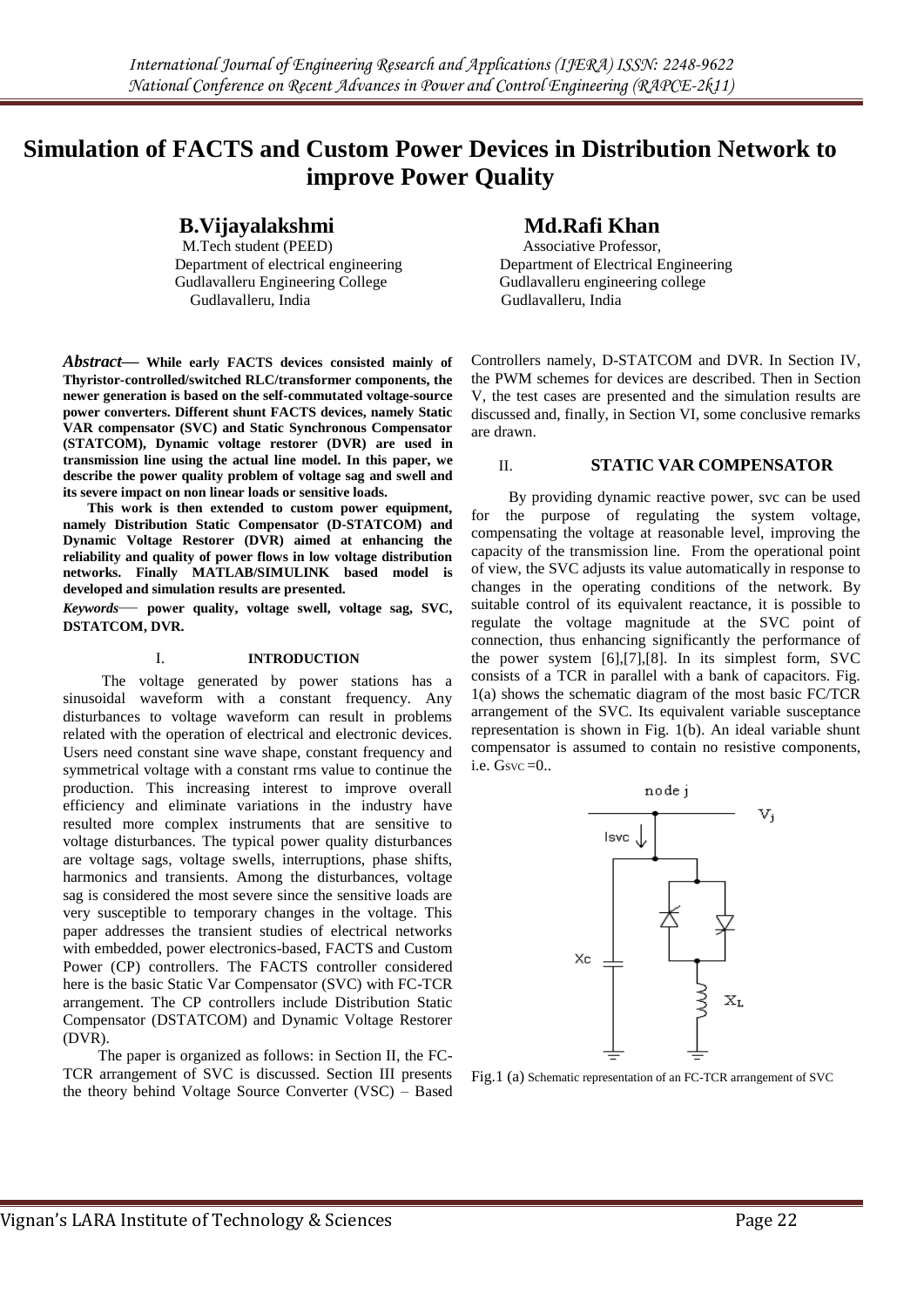

Fig.1 (b) Variable Susceptance representation

 Accordingly, it draws no active power from the network. On the other hand, its reactive power is a function of nodal voltage magnitude at the connection point, say node j , and the SVC equivalent susceptance,  $B_{SVC}$ .

 $P_{j} = 0$ 

$$
Q_j = -|V_j|^2 B_{SVC}
$$

The graphical modeling and implementation of FC-TCR arrangement is explained in Section V of this paper.

# III. **VSC-BASED CONTROLLERS**

In this section, an overview of the VSC-based Custom- Power controllers are presented.

A. *D-STATCOM*

 The STATCOM, when used in low-voltage distribution systems is normally identified as Distribution STATCOM (DSTATCOM). In its simplest form, it consists of a two-level VSC, a dc energy storage device; a coupling transformer connected in shunt with the ac system, and associated control circuits. Fig. 2 shows the schematic representation of the DSTATCOM. The active power flow is controlled by the angle between the ac system and VSC voltages and the reactive power flow is controlled by the difference between the magnitudes of these voltages [4]. The D-STATCOM controller continuously monitors the load voltages and currents and determines the amount of compensation required by the ac system for a variety of disturbances.



Fig. 2. Basic Configuration of D-STATCOM

The VSC connected in shunt with the ac system serves three distinct purposes:

*1) Voltage regulation and compensation of reactive power;*

*2) Correction of power factor;*

*3) Elimination of current harmonics.*

The control scheme is explained in Section IV of this paper.

#### *B. DVR*

 The DVR consists of a VSC, a switching control scheme, a DC energy storage device and a coupling transformer similar to D-STATCOM, but here the coupling transformer is connected in series with the ac system. It is commonly used for voltage sag mitigation at the point of connection. Fig. 3 shows the schematic representation of DVR. The VSC generates a three-phase ac output voltage which is controllable in phase and magnitude. These voltages are injected into the ac distribution system in order to maintain the load voltage at the desired voltage reference. The control scheme implemented for DVR is explained in Section IV of this paper.<br>Distribution





### IV. **PWM CONTROL SCHEME**

 This section describes the PWM-based control scheme with reference to the D-STATCOM and DVR. The aim of the control scheme is to maintain constant voltage magnitude at the point where a sensitive load is connected, under system disturbances. The control system only measures the rms voltage at the load point i.e., no reactive power measurements are required [1]. The VSC switching strategy is based on a sinusoidal PWM technique which offers simplicity and good response. Because distribution network is a relatively low power application, PWM methods offer a more flexible option than the fundamental frequency switching methods favored in FACTS applications. Besides, high switching frequencies can be used to improve on the efficiency of the converter, without incurring significant switching losses. The D-STATCOM control system exerts voltage angle control as follows: an error signal is obtained by comparing the reference voltage with the rms voltage measured at the load point. The PI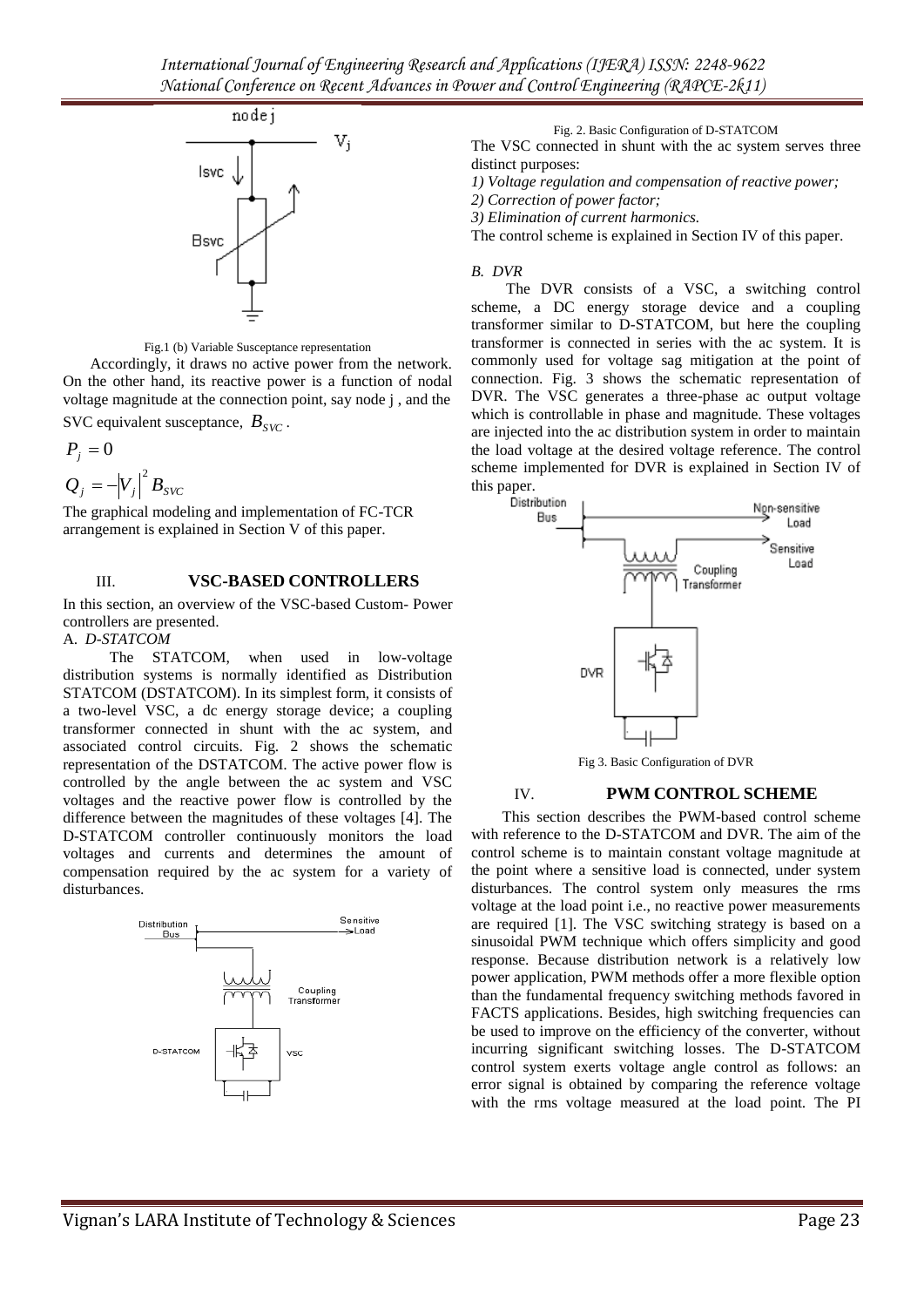*International Journal of Engineering Research and Applications (IJERA) ISSN: 2248-9622 National Conference on Recent Advances in Power and Control Engineering (RAPCE-2k11)*

controller processes the error signal and generates the required delay angle to drive the error to zero, i.e., the load rms voltage is brought back to the reference voltage. In the PWM generators, the sinusoidal *Vcontrol* signal is phase modulated by means of the delay angle. The modulated signal *Vcontrol* is compared against a triangular signal (carrier) in order to generate the switching signals for the VSC valves.

#### V. **TEST CASES AND SIMULATION RESULTS**

 This section is divided into three parts. Simulations relating to FC-TCR are presented first followed by the simulations carried out for D-STATCOM and DVR. Fig.4 shows the test system implemented in MATLAB/SIMULINK to carry out simulations for the FC-TCR topology. The aim of the SVC in this application is to provide voltage regulation following load variations.



*Fig. 4. Matlab/Simulink Model of SVC*



*Fig.5 Line power and equivalent reactance of SVC*

 It is clear from these results that the SVC is an effective system controller which may be used to provide voltage regulation at the point of connection and to improve substantially the voltage quality in power systems.

*B. D-STATCOM Simulations and Results*



*Fig.6. Complete MATLAB model of STATCOM*

Fig.6 shows the complete MATLAB model of DSTATCOM along with control circuit. The power circuit as well as control system are modelled using Power System Block set and Simulink. The grid source is represented by three-phase AC source. Three-phase AC loads are connected at the load end. DSTATCOM is connected in shunt and it consists of PWM voltage source inverter circuit and a DC capacitor connected at its DC bus. An IGBT-based PWM inverter is implemented using Universal bridge block from Power Electronics subset of PSB. Snubber circuits are connected in parallel with each IGBT for protection.



*Fig.7 Simulation results for linear RL load*



*Fig.8 Simulation results power factor for linear RL load*

*C. DVR Simulations and Results*